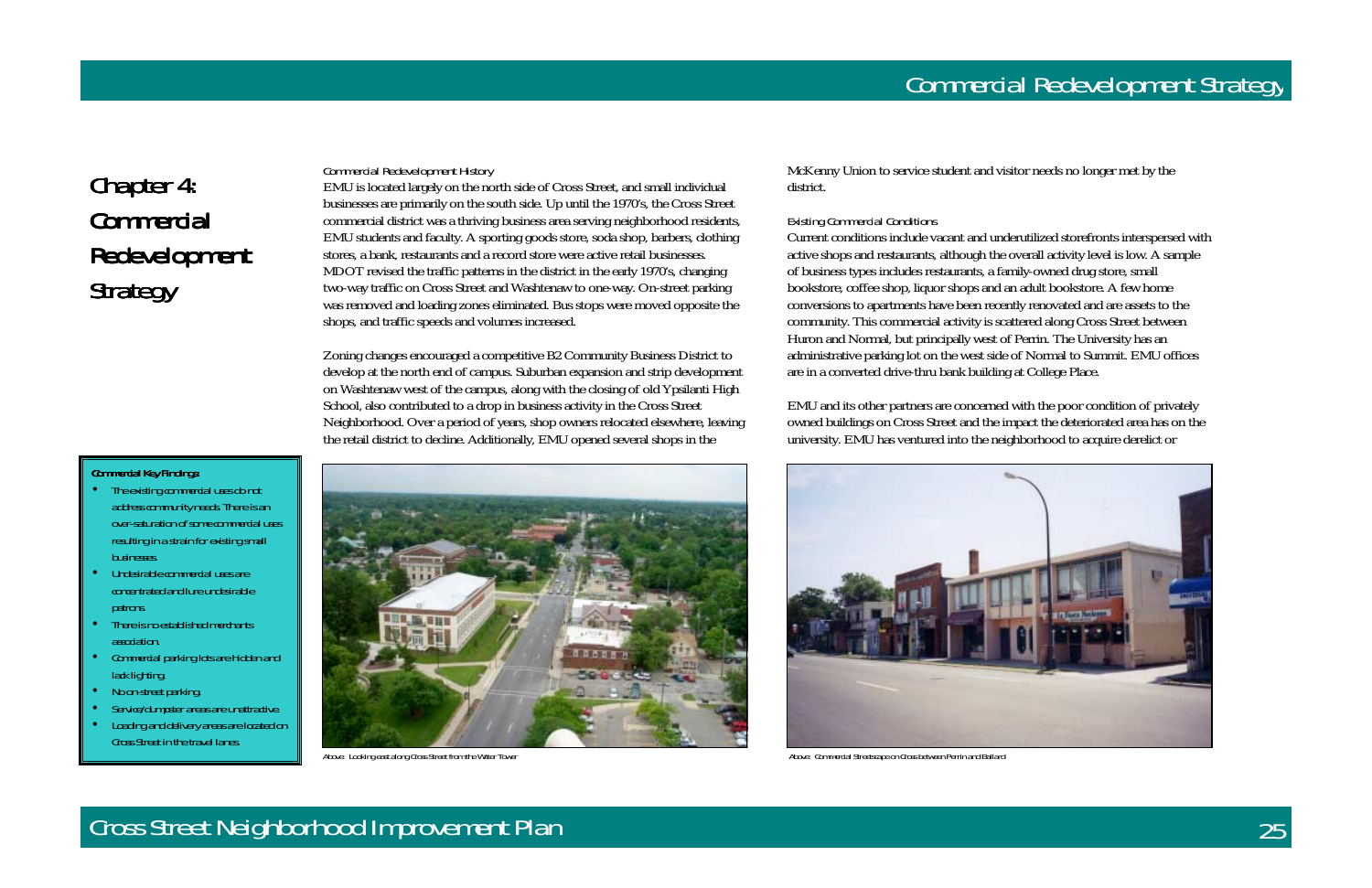

Above: The rear view of many buildings is that of unkempt dumpsters and poorly organized parking areas Above: Expansive curb cuts and unscreened dumpsters

# City of Ypsilanti

underutilized property. This has initiated a level of speculation that paralyzes private reinvestment. In the past, the city has been concerned about losing tax revenue. The university has been discouraged by the community to take property off the tax rolls. Also, business owners felt that internalizing student services such as fast food restaurants took away investment opportunities from the district.

Commercial parking is a significant problem. Businesses are hindered by the lack of both on-street and off-street parking. Nearby on-street parking along Ballard, College, Normal and Emmet is used primarily by students attending classes, deterring potential customers. A metered municipal lot located on Ballard is under-utilized because it is inconvenient and poorly lit. Off-street private parking behind the existing buildings is disorganized and unattractive. EMU is building a 260 space parking structure at the corner of Perrin and Cross whereby some portion of the deck may be used by the public to handle overflow. Limited time for parking and proper policing may also assist in resolving some issues.



Unkempt dumpsters, poor lighting, insufficient and inappropriate signage, sloppy use of materials, poorly maintained back facades, windblown trash and debris and confusing access contribute to perceptions of an unwelcome and unsafe environment.

The lack of district and neighborhood signs is a considerable issue. Huron Street, Cross Street and Washtenaw Avenue are major thoroughfares linking Ypsilanti and Ann Arbor, yet the area lacks a gateway image announcing the Cross Street Neighborhood. Campus entry and directional signs welcoming students and visitors to EMU are not highly visible. The EMU Historic District (National Register, 1984) fronts on Cross Street, however, the designation sign is located at College Place and Forest Avenue. Historically significant buildings such as Pease Auditorium (National Register, 1984), Starkweather Hall (State Register, 1972 and National Register, 1977), Scherzer Hall (State Register, 1978) as well as Welch Hall and McKenny Union all are located on or clearly visible from Cross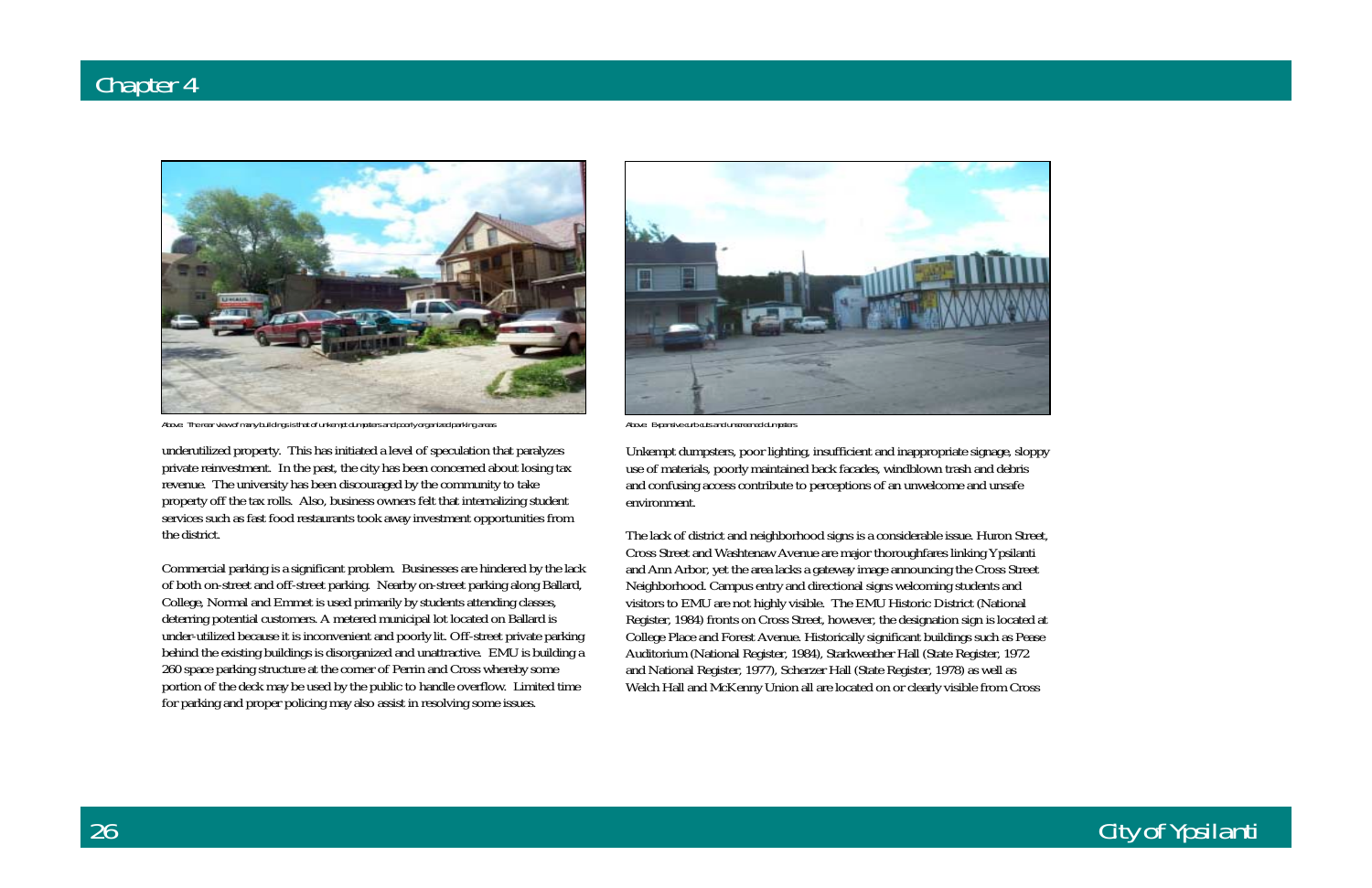



Street. This historic character should be emphasized as part of the image of the street.

The overall architectural quality of commercial buildings along Cross Street is not significant. Past façade renovations were not always appropriate or attractive; inexpensive materials were used in making repairs and deferred maintenance contributes to a tired, run-down appearance. It does not appear that any investment has been made in the commercial streetscape in some time. The success of this district in the future is likely to depend on a stronger partnership between the university, city, the Depot Town DDA and the business owners.

#### Commercial Redevelopment Strategies

Cross Street is transitioning from a linear commercial district to a new student commercial district. Recommendations focus revitalization efforts on a mixeduse residential character for Cross Street, with a relatively small area between



Above: Corner of Cross and Perrin: the location of the future parking deck. <br>Above: The former Ypsilanti High School is now a successful senior housing development.

Summit and Perrin having a stronger commercial focus. The university can play a significant role by initiating development programs along its frontage. Any new university facilities should have external characteristics embracing the street. When feasible, these new destinations should be located at various points along Cross Street, to promote pedestrian movement and activate the street environment. Part of the problem facing Cross Street is the lack the feeling of "place". Depot Town has a strong sense of place; merchants there successfully enhance and build their businesses around the theme. Cross Street needs to brand itself by borrowing select elements from Depot Town and the university to capitalize on its distinct urban character and setting. Street image is important, and infrastructure improvements to enhance walking connections to Depot Town are desirable. There are a number of activities happening in the district that can be used to help build momentum for improvements. The old high school has been converted into senior apartments, and new town homes are a feature of the Ypsilanti Fire Museum expansion, while the renovation of Pease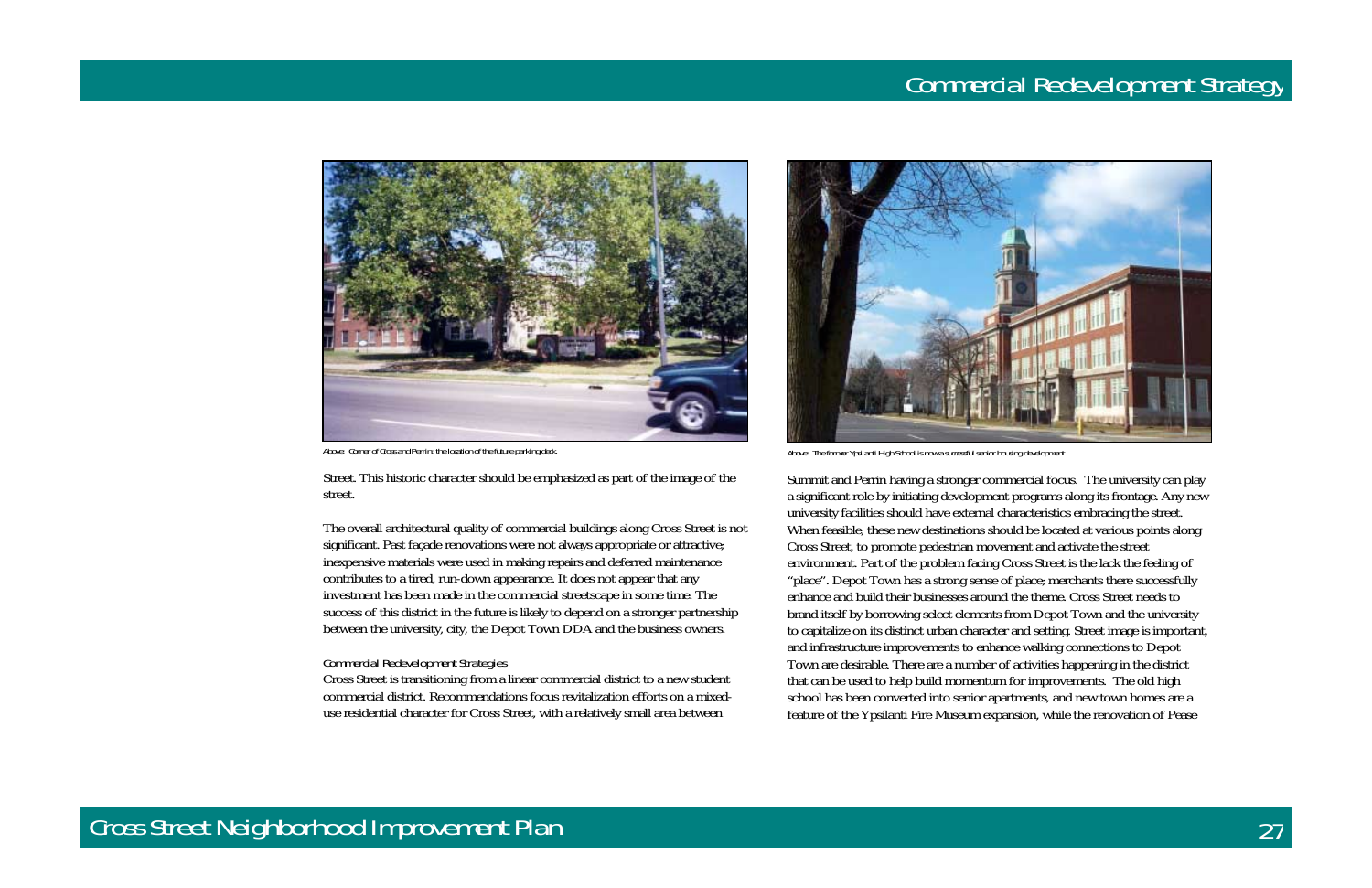### City of Ypsilanti

Auditorium draws people to the area. EMU is planning a parking expansion program that includes a new 260 space parking deck at Perrin and Cross, a 1031 space surface lot on the north side of campus and a 72 space surface lot. EMU is also assessing its current student union and may expand its facility to the north. People traveling along Cross and Washtenaw do not realize they are passing through a historic district, a neighborhood and a campus. These assets should be enhanced, celebrated and highlighted.

Many cities are reclaiming block frontages of old commercial corridors similar to Cross Street for mixed-use buildings featuring residential town homes and apartment buildings that add new residents, urban mix and twenty-four hour vibrancy. Cross Street has voids where buildings have been removed or are vacant. Infilling with new higher density residential uses should be encouraged.

Specific sites are targets for redevelopment. A key location for the entire Cross Street Project Area is the point where Cross, Washtenaw and Summit converge. This site could provide immediate impact on the identity of Cross Street and the university by adding a new feature to the district. A new building designed with strong urban form would frame the space created by the water tower. EMU currently uses the site for administrative parking, but it could be used to develop a facility to meet growing demands, possibly a welcome center for new students and guests, if the parking spaces can be relocated to a better location. Other ideas include a mixed-use building similar to one illustrated in Figure 5. Retail tenants would occupy the first floor with storefronts facing Cross Street; multi-level parking is integrated in the building footprint, with apartments or university-related facilities on the floors above. This site offers the best opportunity for initiating the momentum to reinvent Cross Street.



Figure 4: Existing EMU administrative parking lot



Figure 5: Commercial/residential mixed use opportunity can occur on the EMU Administrative parking lot if the parking spaces can be relocated to a better location.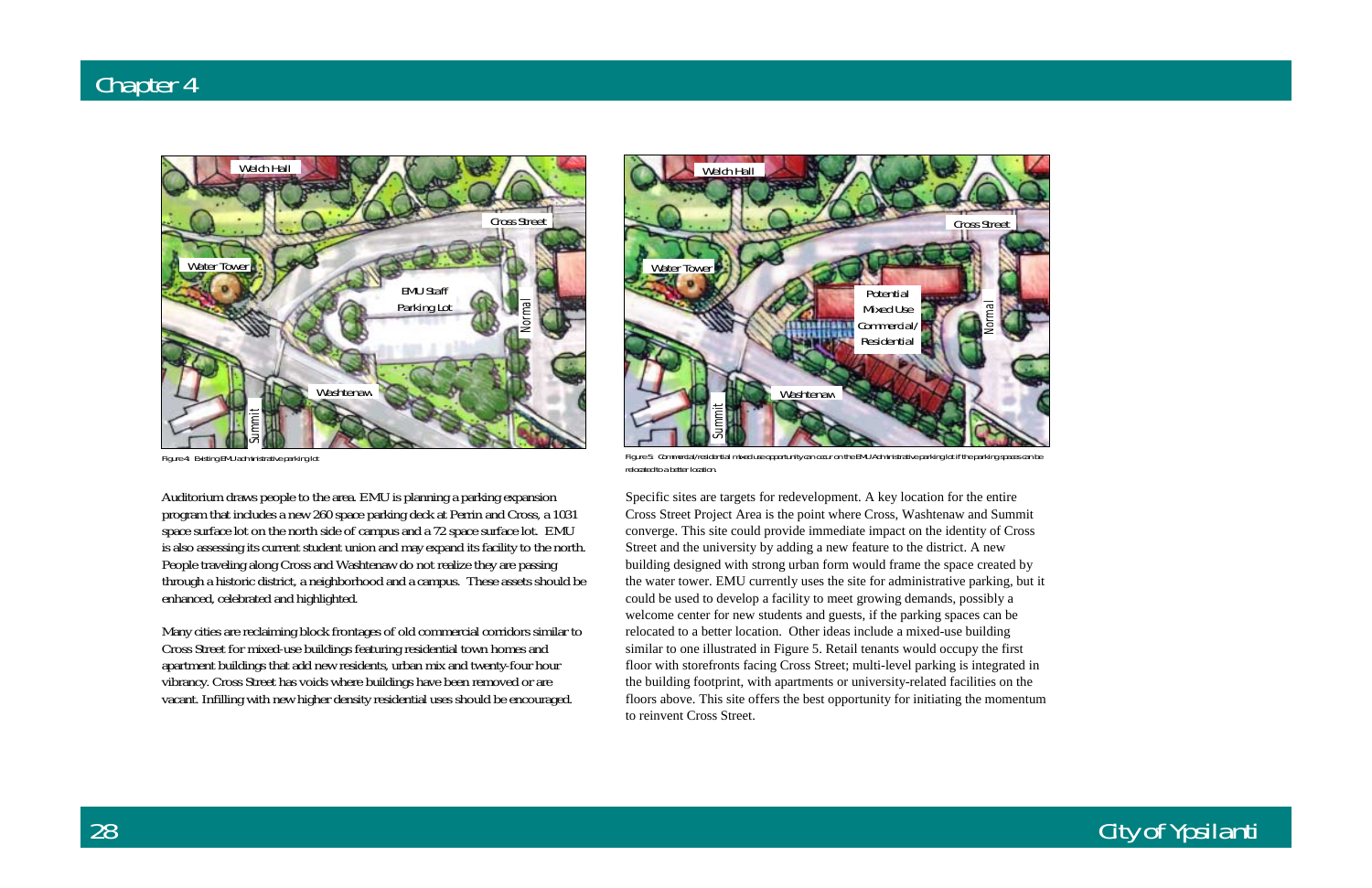

Above: Opportunities exist for rear service areas, shared dumpster locations and consolidated parking.<br>Above: On-street parking on Perrin between Emmet and Cross

### Cross Street Neighborhood Improvement Plan 29



#### Commercial Parking Strategy

EMU is making progress on plans for building additional parking decks and construction of a new facility will assist in relieving the parking stress in the area. Short-term actions to improve existing parking lots throughout the entire corridor would include recommendations for screening lots with appropriate landscaping and lighting. Parking lot entrances should be shifted to side streets to eliminate curb cuts on Cross Street, making vehicular and pedestrian traffic safer.

Off-street parking needs to be increased to support the commercial district. Adequate parking is essential to a healthy commercial district. Without parking and access control and management, the potential for commercial business activity along Cross Street, including new infill, is severely compromised. Property acquisition and building demolition will be necessary in the back of commercial frontage to create space for consolidated parking areas. Parking



would be developed and maintained with proper landscape treatments, lighting, paving and service areas to be shared by businesses. In communities such as Rochester, Michigan, the Downtown Development Authority has been instrumental in purchasing properties backing onto commercial districts and developing new public parking areas.

An example of how this could happen for Cross Street is illustrated in Figure 6. A metered parking lot of sufficient size to accommodate the capacity of the commercial district is proposed for the area between Normal, Cross, College Place and Emmet. This allows for a more efficient parking layout and amenities like seating, lighting and landscaping. It requires cooperative agreement between the city and property owners.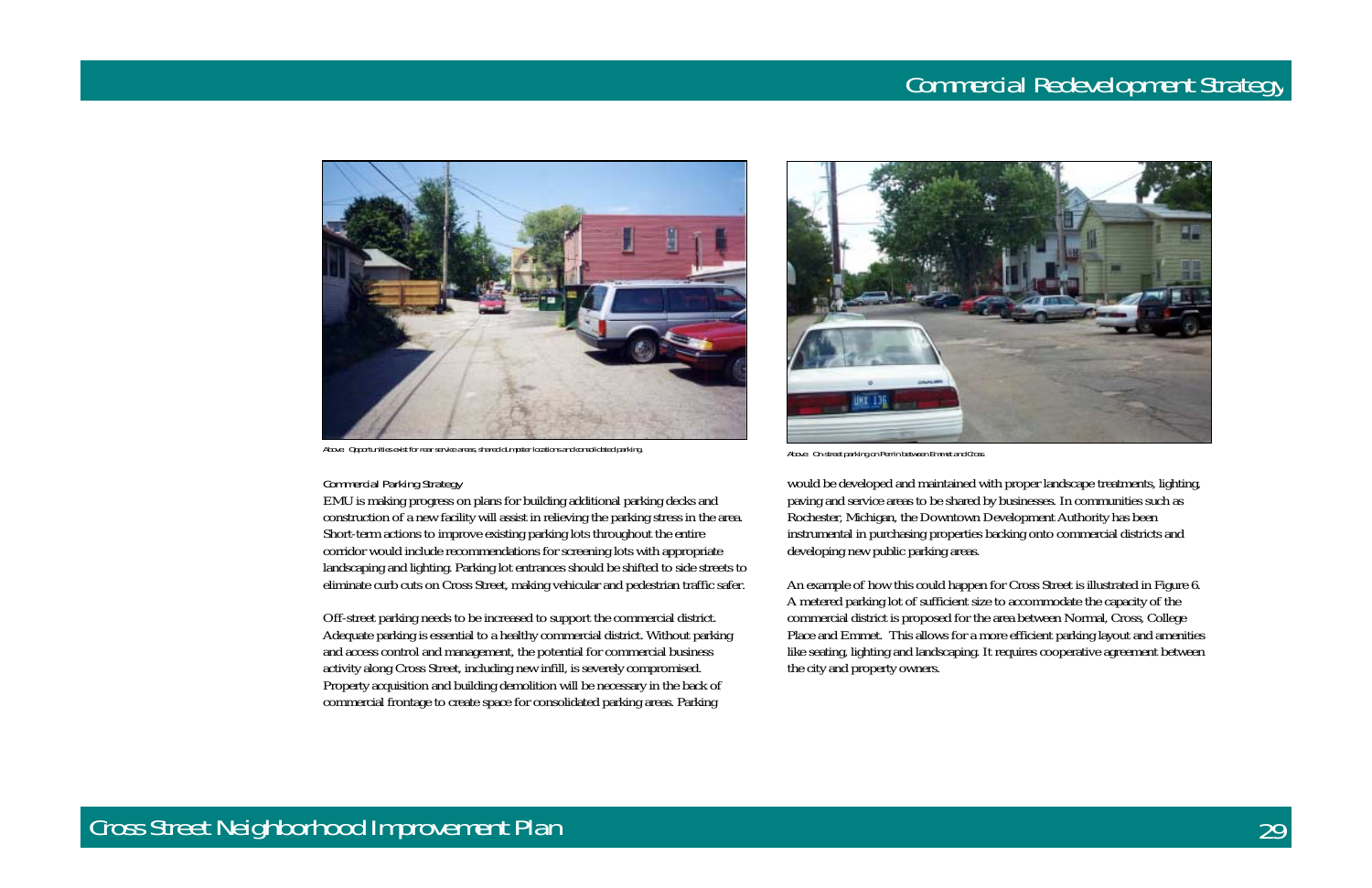Commercial Policy Statement:

# City of Ypsilanti

The corner of Perrin and Cross Street will become an important intersection in the District. By closing College Place between Emmet and Washtenaw, Perrin

becomes a south gateway to the university and the point of reference for visitors traveling west on Cross Street. A drop off roundabout is planned for the front entrance to Pease Auditorium. Patrons would queue for drop off at Pease Auditorium and then circle into the new parking deck to be located at the Business and Finance Building.

### Commercial Redevelopment

### Policies, Goals and Objectives

The goals and actions for commercial development along Cross Street were developed in conjunction with community stakeholders.

### **Goal 1:**

### *Improve the physical environment of the Cross Street Frontage.*  **Short Term Actions:**

- Create design and development guidelines, to further define the Cross Street commercial area as a distinct, cohesive entity. The guidelines should encourage quality design principles in both new construction and renovation, addressing building facades, signs, lighting, landscaping and site layout.
- Coordinate with the Depot Town and Downtown DDA's and their efforts to revitalize their districts.
- Develop a program with the EMU College of Business school to develop marketing strategies and long-term business plans for local businesses.
- Consolidate trash receptacles and service areas.
- Design and implement a pedestrian-oriented streetscape plan that outlines enhancements and recommends funding sources /methods.
- Apply for grants for promoting art work related to the community's history and identity and special design elements to emphasize gateways to the neighborhood and important centers and landmarks.

Develop Cross Street as a successful and attractive commercial district that serves the needs of the Cross Street Neighborhood, the EMU campus and adjacent neighborhoods.



Figure 6: Consolidated commercial parking and service areas can be located behind commercial development. A drop off is planned for Pease Auditorium.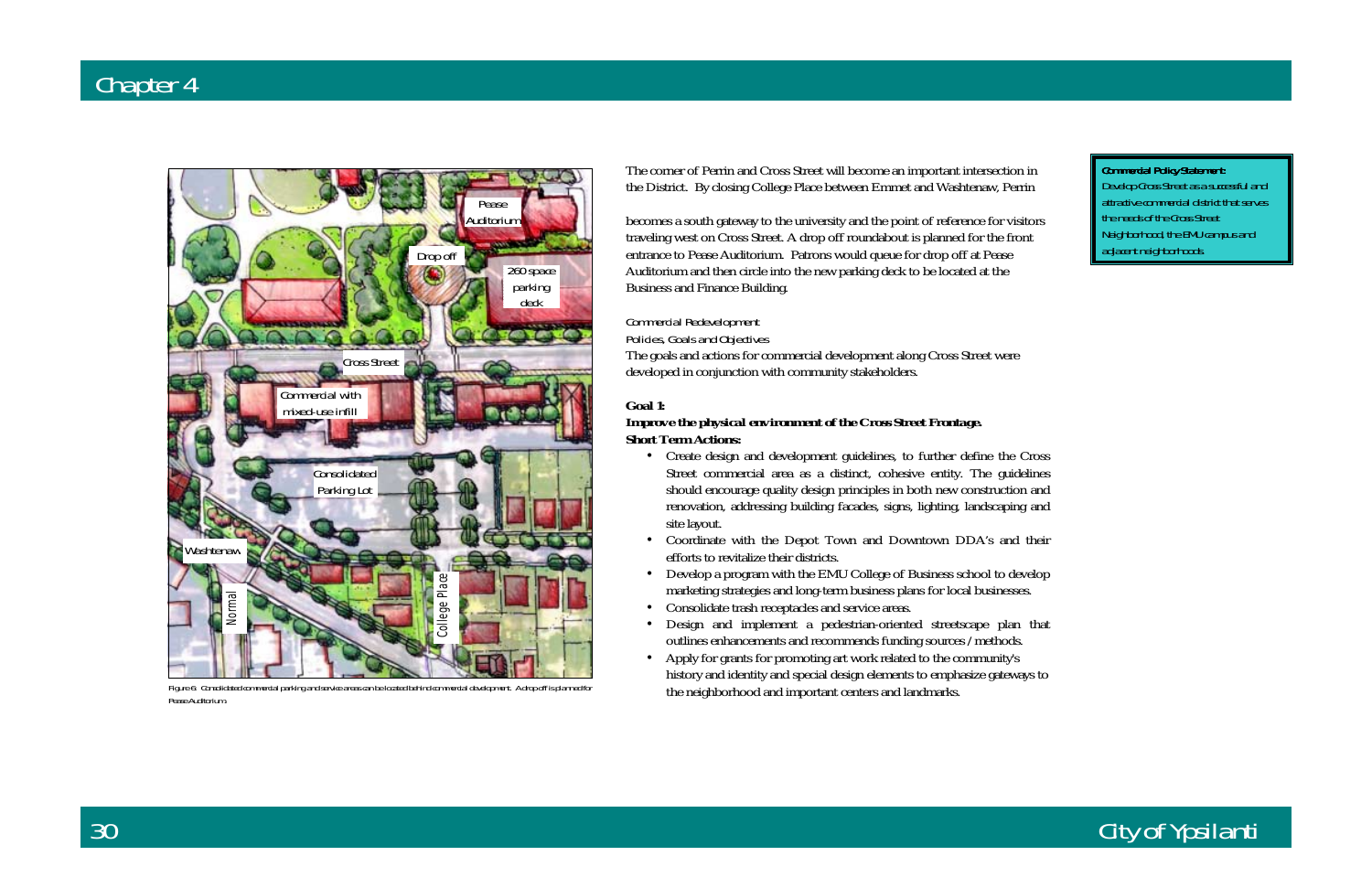• Encourage pedestrian-friendly neighborhood retail to locate at various intersections creating active neighborhood focal points.

### **Long Term Actions:**

- Promote medium and higher density residential uses in mixed-use developments on Cross Street in conjunction with redevelopment projects.
- Consider land assembly strategies to create larger redevelopment opportunities.

#### **Goal 2:**

### *Develop a commercial revitalization economic plan for Cross Street businesses.*

#### **Short Term Actions:**

- Build a partnership between Cross Street businesses and the businesses located on EMU's campus.
- Develop a marketing and public relations strategy.
- Encourage Cross Street merchants to participate in community events such as the Heritage Festival and the Discover Downtown event.
- Promote the patronage of Cross Street businesses to the surrounding community through such means as:
	- featuring local business advertisements in newsletters;
	- providing links on the community and/or EMU web sites to business web sites; and
	- printing a local business directory as an insert to telephone books and EMU orientation kits.
- Showcase vacant buildings on the DDA website.
- Market Cross Street to retailers/businesses such as neighborhood retail, services, clothing stores and a variety of restaurant types (including outdoor cafes) that generate continuous pedestrian traffic over the course of the day and night.
- Promote commercial infill to maximize the use of existing retail space and to attempt to reduce the number of vacancies.
- would benefit the residents and existing businesses.
- Work with various agencies that are involved with the development, such as:
	- City agencies;
	-
	- Realtors and brokers; and
	- Developers

provided by the Michigan Small Business Development Center located in

- Encourage Cross Street businesses to utilize the services and programs Downtown Ypsilanti.
- Encourage Cross Street merchants to participate in the variety of the local Chamber of Commerce, thus creating a forum for communication and interaction among area businesses.

programs, events and activities sponsored by the Depot Town DDA and

### **Long Term Actions:**

• Work with realtors and brokers to encourage the types of businesses that

• Depot Town Downtown Development Authority;



to promote development that complements the existing businesses, acts as a catalyst for further economic growth and is an identifier for the neighborhood.